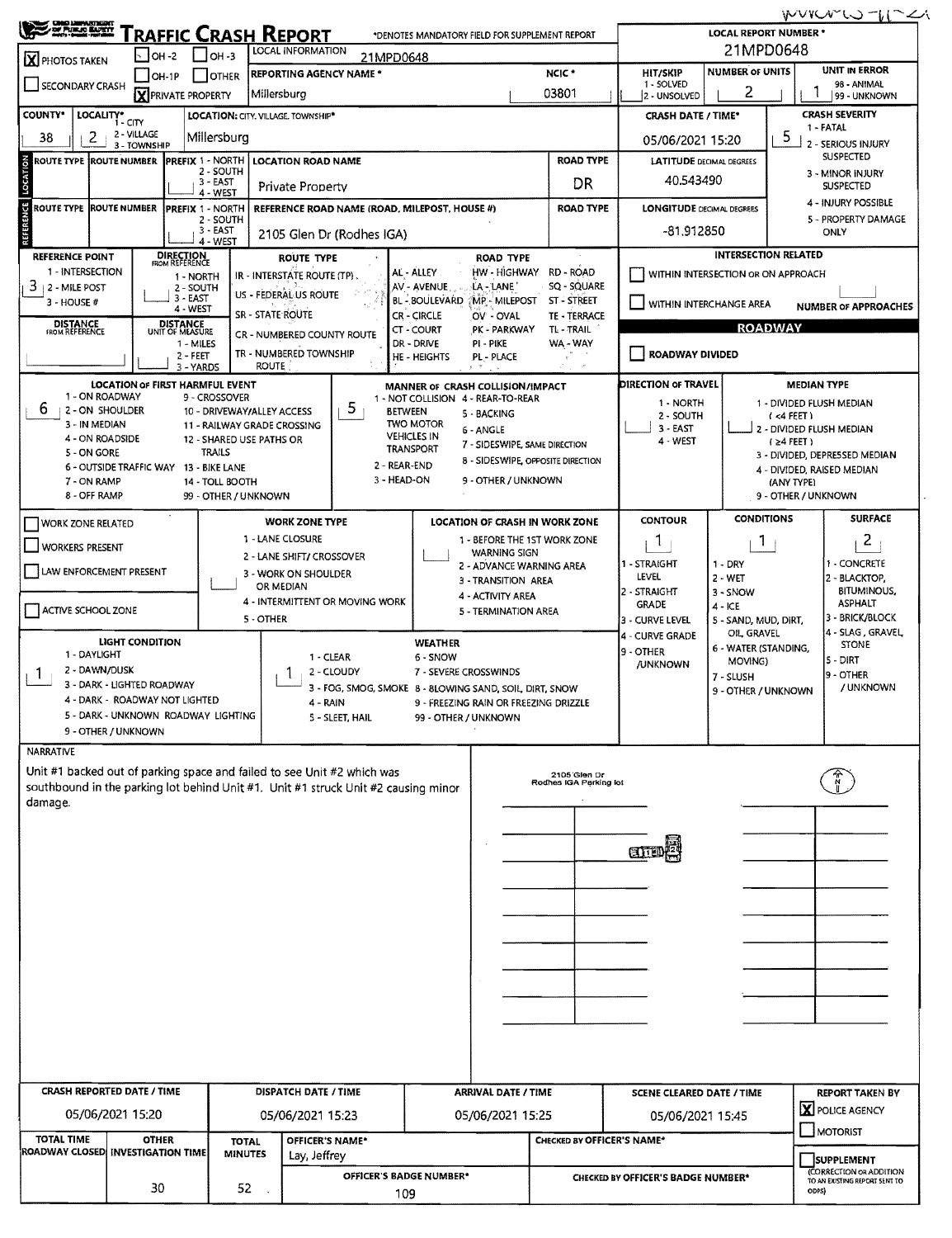|                                                                                                                                       | OHO DEWOUGHT                                                                                                                                                                                                                                                   |                                                                                        | <b>LOCAL REPORT NUMBER</b> |                                                                      |                                                                                                                                                                                                                                                                                                                                                                                                                                                                                                                                                                                                                                                                                                                                                                                                                                                                                                                                                                                                                                                                                                                                                                                                                                                                                                                                                                                                                                                                                                                                                                                                                                                                                                                                                                                                                                                                                                                                                                                                                                                                                                                                                                                                                                                                                                                                                                                                                                                                                                                                                                                                                                                                                                                                                                                                                                                                                                                                                                                                                                                                                                                                                                                                                                                                                                          |              |                      |                        |                      |  |  |  |  |  |
|---------------------------------------------------------------------------------------------------------------------------------------|----------------------------------------------------------------------------------------------------------------------------------------------------------------------------------------------------------------------------------------------------------------|----------------------------------------------------------------------------------------|----------------------------|----------------------------------------------------------------------|----------------------------------------------------------------------------------------------------------------------------------------------------------------------------------------------------------------------------------------------------------------------------------------------------------------------------------------------------------------------------------------------------------------------------------------------------------------------------------------------------------------------------------------------------------------------------------------------------------------------------------------------------------------------------------------------------------------------------------------------------------------------------------------------------------------------------------------------------------------------------------------------------------------------------------------------------------------------------------------------------------------------------------------------------------------------------------------------------------------------------------------------------------------------------------------------------------------------------------------------------------------------------------------------------------------------------------------------------------------------------------------------------------------------------------------------------------------------------------------------------------------------------------------------------------------------------------------------------------------------------------------------------------------------------------------------------------------------------------------------------------------------------------------------------------------------------------------------------------------------------------------------------------------------------------------------------------------------------------------------------------------------------------------------------------------------------------------------------------------------------------------------------------------------------------------------------------------------------------------------------------------------------------------------------------------------------------------------------------------------------------------------------------------------------------------------------------------------------------------------------------------------------------------------------------------------------------------------------------------------------------------------------------------------------------------------------------------------------------------------------------------------------------------------------------------------------------------------------------------------------------------------------------------------------------------------------------------------------------------------------------------------------------------------------------------------------------------------------------------------------------------------------------------------------------------------------------------------------------------------------------------------------------------------------------|--------------|----------------------|------------------------|----------------------|--|--|--|--|--|
|                                                                                                                                       |                                                                                                                                                                                                                                                                |                                                                                        | 21MPD0648                  |                                                                      |                                                                                                                                                                                                                                                                                                                                                                                                                                                                                                                                                                                                                                                                                                                                                                                                                                                                                                                                                                                                                                                                                                                                                                                                                                                                                                                                                                                                                                                                                                                                                                                                                                                                                                                                                                                                                                                                                                                                                                                                                                                                                                                                                                                                                                                                                                                                                                                                                                                                                                                                                                                                                                                                                                                                                                                                                                                                                                                                                                                                                                                                                                                                                                                                                                                                                                          |              |                      |                        |                      |  |  |  |  |  |
| UNIT <sub>#</sub>                                                                                                                     | OWNER NAME: LAST, FIRST, MIDDLE ( L SAME AS DRIVER)                                                                                                                                                                                                            |                                                                                        |                            |                                                                      |                                                                                                                                                                                                                                                                                                                                                                                                                                                                                                                                                                                                                                                                                                                                                                                                                                                                                                                                                                                                                                                                                                                                                                                                                                                                                                                                                                                                                                                                                                                                                                                                                                                                                                                                                                                                                                                                                                                                                                                                                                                                                                                                                                                                                                                                                                                                                                                                                                                                                                                                                                                                                                                                                                                                                                                                                                                                                                                                                                                                                                                                                                                                                                                                                                                                                                          |              |                      | DAMAGE                 |                      |  |  |  |  |  |
|                                                                                                                                       | MILLER, DAVID, A                                                                                                                                                                                                                                               |                                                                                        |                            |                                                                      |                                                                                                                                                                                                                                                                                                                                                                                                                                                                                                                                                                                                                                                                                                                                                                                                                                                                                                                                                                                                                                                                                                                                                                                                                                                                                                                                                                                                                                                                                                                                                                                                                                                                                                                                                                                                                                                                                                                                                                                                                                                                                                                                                                                                                                                                                                                                                                                                                                                                                                                                                                                                                                                                                                                                                                                                                                                                                                                                                                                                                                                                                                                                                                                                                                                                                                          |              |                      | <b>DAMAGE SCALE</b>    |                      |  |  |  |  |  |
|                                                                                                                                       | OWNER ADDRESS: STREET, CITY, STATE, ZIP ( C) SAME AS DRIVER)                                                                                                                                                                                                   |                                                                                        |                            |                                                                      |                                                                                                                                                                                                                                                                                                                                                                                                                                                                                                                                                                                                                                                                                                                                                                                                                                                                                                                                                                                                                                                                                                                                                                                                                                                                                                                                                                                                                                                                                                                                                                                                                                                                                                                                                                                                                                                                                                                                                                                                                                                                                                                                                                                                                                                                                                                                                                                                                                                                                                                                                                                                                                                                                                                                                                                                                                                                                                                                                                                                                                                                                                                                                                                                                                                                                                          |              |                      | 2                      | 4 - DISABLING DAMAGE |  |  |  |  |  |
|                                                                                                                                       | 6744 SR 179, LAKEVILLE, OH, 44638<br><b>COMMERCIAL CARRIER: NAME, ADDRESS, CITY, STATE, ZIP</b>                                                                                                                                                                |                                                                                        |                            |                                                                      |                                                                                                                                                                                                                                                                                                                                                                                                                                                                                                                                                                                                                                                                                                                                                                                                                                                                                                                                                                                                                                                                                                                                                                                                                                                                                                                                                                                                                                                                                                                                                                                                                                                                                                                                                                                                                                                                                                                                                                                                                                                                                                                                                                                                                                                                                                                                                                                                                                                                                                                                                                                                                                                                                                                                                                                                                                                                                                                                                                                                                                                                                                                                                                                                                                                                                                          |              |                      | 9 - UNKNOWN            |                      |  |  |  |  |  |
|                                                                                                                                       |                                                                                                                                                                                                                                                                |                                                                                        |                            |                                                                      |                                                                                                                                                                                                                                                                                                                                                                                                                                                                                                                                                                                                                                                                                                                                                                                                                                                                                                                                                                                                                                                                                                                                                                                                                                                                                                                                                                                                                                                                                                                                                                                                                                                                                                                                                                                                                                                                                                                                                                                                                                                                                                                                                                                                                                                                                                                                                                                                                                                                                                                                                                                                                                                                                                                                                                                                                                                                                                                                                                                                                                                                                                                                                                                                                                                                                                          |              |                      | <b>DAMAGED AREA(S)</b> |                      |  |  |  |  |  |
|                                                                                                                                       | LP STATE   LICENSE PLATE #                                                                                                                                                                                                                                     |                                                                                        |                            | <b>VEHICLE IDENTIFICATION #</b>                                      |                                                                                                                                                                                                                                                                                                                                                                                                                                                                                                                                                                                                                                                                                                                                                                                                                                                                                                                                                                                                                                                                                                                                                                                                                                                                                                                                                                                                                                                                                                                                                                                                                                                                                                                                                                                                                                                                                                                                                                                                                                                                                                                                                                                                                                                                                                                                                                                                                                                                                                                                                                                                                                                                                                                                                                                                                                                                                                                                                                                                                                                                                                                                                                                                                                                                                                          |              |                      |                        |                      |  |  |  |  |  |
| <b>HTH3308</b><br>OН                                                                                                                  | 1FMCU0GXGUC09207                                                                                                                                                                                                                                               |                                                                                        | 2016                       | FORD                                                                 |                                                                                                                                                                                                                                                                                                                                                                                                                                                                                                                                                                                                                                                                                                                                                                                                                                                                                                                                                                                                                                                                                                                                                                                                                                                                                                                                                                                                                                                                                                                                                                                                                                                                                                                                                                                                                                                                                                                                                                                                                                                                                                                                                                                                                                                                                                                                                                                                                                                                                                                                                                                                                                                                                                                                                                                                                                                                                                                                                                                                                                                                                                                                                                                                                                                                                                          |              |                      |                        |                      |  |  |  |  |  |
| <b>INSURANCE</b>                                                                                                                      | <b>INSURANCE COMPANY</b>                                                                                                                                                                                                                                       |                                                                                        |                            | <b>INSURANCE POLICY #</b>                                            |                                                                                                                                                                                                                                                                                                                                                                                                                                                                                                                                                                                                                                                                                                                                                                                                                                                                                                                                                                                                                                                                                                                                                                                                                                                                                                                                                                                                                                                                                                                                                                                                                                                                                                                                                                                                                                                                                                                                                                                                                                                                                                                                                                                                                                                                                                                                                                                                                                                                                                                                                                                                                                                                                                                                                                                                                                                                                                                                                                                                                                                                                                                                                                                                                                                                                                          | <b>COLOR</b> | <b>VEHICLE MODEL</b> |                        |                      |  |  |  |  |  |
| <b>LAJVERIFIED</b>                                                                                                                    | HUMMEL                                                                                                                                                                                                                                                         |                                                                                        | 4702570600                 |                                                                      |                                                                                                                                                                                                                                                                                                                                                                                                                                                                                                                                                                                                                                                                                                                                                                                                                                                                                                                                                                                                                                                                                                                                                                                                                                                                                                                                                                                                                                                                                                                                                                                                                                                                                                                                                                                                                                                                                                                                                                                                                                                                                                                                                                                                                                                                                                                                                                                                                                                                                                                                                                                                                                                                                                                                                                                                                                                                                                                                                                                                                                                                                                                                                                                                                                                                                                          | SIL          | <b>ESCAPE</b>        |                        |                      |  |  |  |  |  |
|                                                                                                                                       | <b>TYPE OF USE</b><br>GOVERNMENT                                                                                                                                                                                                                               | IN EMERGENCY                                                                           |                            | US DOT #                                                             |                                                                                                                                                                                                                                                                                                                                                                                                                                                                                                                                                                                                                                                                                                                                                                                                                                                                                                                                                                                                                                                                                                                                                                                                                                                                                                                                                                                                                                                                                                                                                                                                                                                                                                                                                                                                                                                                                                                                                                                                                                                                                                                                                                                                                                                                                                                                                                                                                                                                                                                                                                                                                                                                                                                                                                                                                                                                                                                                                                                                                                                                                                                                                                                                                                                                                                          |              |                      |                        |                      |  |  |  |  |  |
| COMMERCIAL<br><b>INTERLOCK</b>                                                                                                        |                                                                                                                                                                                                                                                                | RESPONSE<br># OCCUPANTS                                                                |                            | VEHICLE WEIGHT GVWR/GCWR                                             |                                                                                                                                                                                                                                                                                                                                                                                                                                                                                                                                                                                                                                                                                                                                                                                                                                                                                                                                                                                                                                                                                                                                                                                                                                                                                                                                                                                                                                                                                                                                                                                                                                                                                                                                                                                                                                                                                                                                                                                                                                                                                                                                                                                                                                                                                                                                                                                                                                                                                                                                                                                                                                                                                                                                                                                                                                                                                                                                                                                                                                                                                                                                                                                                                                                                                                          |              |                      |                        |                      |  |  |  |  |  |
| DEVICE                                                                                                                                | HIT/SKIP UNIT                                                                                                                                                                                                                                                  |                                                                                        |                            | $1 - 510K$ LBS.<br>2 - 10.001 - 26K LBS.                             |                                                                                                                                                                                                                                                                                                                                                                                                                                                                                                                                                                                                                                                                                                                                                                                                                                                                                                                                                                                                                                                                                                                                                                                                                                                                                                                                                                                                                                                                                                                                                                                                                                                                                                                                                                                                                                                                                                                                                                                                                                                                                                                                                                                                                                                                                                                                                                                                                                                                                                                                                                                                                                                                                                                                                                                                                                                                                                                                                                                                                                                                                                                                                                                                                                                                                                          |              |                      |                        |                      |  |  |  |  |  |
| <b>EQUIPPED</b><br>JPLACARD<br>3 - > 26K LBS.<br>12                                                                                   |                                                                                                                                                                                                                                                                |                                                                                        |                            |                                                                      |                                                                                                                                                                                                                                                                                                                                                                                                                                                                                                                                                                                                                                                                                                                                                                                                                                                                                                                                                                                                                                                                                                                                                                                                                                                                                                                                                                                                                                                                                                                                                                                                                                                                                                                                                                                                                                                                                                                                                                                                                                                                                                                                                                                                                                                                                                                                                                                                                                                                                                                                                                                                                                                                                                                                                                                                                                                                                                                                                                                                                                                                                                                                                                                                                                                                                                          |              |                      |                        |                      |  |  |  |  |  |
|                                                                                                                                       | 1 - PASSENGER CAR<br>2 - PASSENGER VAN                                                                                                                                                                                                                         | 6 - VAN (9-15 SEATS)<br>7 - MOTORCYCLE 2-WHEELED                                       |                            | 12 - GOLF CART<br>13 - SNOWMOBILE                                    |                                                                                                                                                                                                                                                                                                                                                                                                                                                                                                                                                                                                                                                                                                                                                                                                                                                                                                                                                                                                                                                                                                                                                                                                                                                                                                                                                                                                                                                                                                                                                                                                                                                                                                                                                                                                                                                                                                                                                                                                                                                                                                                                                                                                                                                                                                                                                                                                                                                                                                                                                                                                                                                                                                                                                                                                                                                                                                                                                                                                                                                                                                                                                                                                                                                                                                          |              |                      |                        | 12                   |  |  |  |  |  |
| 3                                                                                                                                     | (MINIVAN)<br>UNIT TYPE 3 - SPORT UTILITY                                                                                                                                                                                                                       | 8 - MOTORCYCLE 3-WHEELED<br>9 - AUTOCYCLE                                              |                            | 14 - SINGLE UNIT<br><b>TRUCK</b>                                     |                                                                                                                                                                                                                                                                                                                                                                                                                                                                                                                                                                                                                                                                                                                                                                                                                                                                                                                                                                                                                                                                                                                                                                                                                                                                                                                                                                                                                                                                                                                                                                                                                                                                                                                                                                                                                                                                                                                                                                                                                                                                                                                                                                                                                                                                                                                                                                                                                                                                                                                                                                                                                                                                                                                                                                                                                                                                                                                                                                                                                                                                                                                                                                                                                                                                                                          |              |                      |                        | 10                   |  |  |  |  |  |
|                                                                                                                                       | VEHICLE                                                                                                                                                                                                                                                        | 10 - MOPED OR MOTORIZED                                                                |                            | 15 - SEMI-TRACTOR                                                    |                                                                                                                                                                                                                                                                                                                                                                                                                                                                                                                                                                                                                                                                                                                                                                                                                                                                                                                                                                                                                                                                                                                                                                                                                                                                                                                                                                                                                                                                                                                                                                                                                                                                                                                                                                                                                                                                                                                                                                                                                                                                                                                                                                                                                                                                                                                                                                                                                                                                                                                                                                                                                                                                                                                                                                                                                                                                                                                                                                                                                                                                                                                                                                                                                                                                                                          |              |                      |                        |                      |  |  |  |  |  |
|                                                                                                                                       | 4 - PICK UP<br>S - CARGO VAN                                                                                                                                                                                                                                   | <b>BICYCLE</b><br>11 - ALL TERRAIN VEHICLE                                             |                            | 16 - FARM EQUIPMENT<br>17 - MOTORHOME                                |                                                                                                                                                                                                                                                                                                                                                                                                                                                                                                                                                                                                                                                                                                                                                                                                                                                                                                                                                                                                                                                                                                                                                                                                                                                                                                                                                                                                                                                                                                                                                                                                                                                                                                                                                                                                                                                                                                                                                                                                                                                                                                                                                                                                                                                                                                                                                                                                                                                                                                                                                                                                                                                                                                                                                                                                                                                                                                                                                                                                                                                                                                                                                                                                                                                                                                          |              |                      |                        |                      |  |  |  |  |  |
|                                                                                                                                       | (ATV/UTV)<br># OF TRAILING UNITS                                                                                                                                                                                                                               |                                                                                        |                            |                                                                      |                                                                                                                                                                                                                                                                                                                                                                                                                                                                                                                                                                                                                                                                                                                                                                                                                                                                                                                                                                                                                                                                                                                                                                                                                                                                                                                                                                                                                                                                                                                                                                                                                                                                                                                                                                                                                                                                                                                                                                                                                                                                                                                                                                                                                                                                                                                                                                                                                                                                                                                                                                                                                                                                                                                                                                                                                                                                                                                                                                                                                                                                                                                                                                                                                                                                                                          |              |                      |                        | $\mathbf{G}$         |  |  |  |  |  |
|                                                                                                                                       | WAS VEHICLE OPERATING IN AUTONOMOUS                                                                                                                                                                                                                            |                                                                                        |                            |                                                                      |                                                                                                                                                                                                                                                                                                                                                                                                                                                                                                                                                                                                                                                                                                                                                                                                                                                                                                                                                                                                                                                                                                                                                                                                                                                                                                                                                                                                                                                                                                                                                                                                                                                                                                                                                                                                                                                                                                                                                                                                                                                                                                                                                                                                                                                                                                                                                                                                                                                                                                                                                                                                                                                                                                                                                                                                                                                                                                                                                                                                                                                                                                                                                                                                                                                                                                          |              |                      |                        |                      |  |  |  |  |  |
|                                                                                                                                       | MODE WHEN CRASH OCCURRED?                                                                                                                                                                                                                                      |                                                                                        | 0                          | 0 - NO AUTOMATION<br>1 - DRIVER ASSISTANCE                           |                                                                                                                                                                                                                                                                                                                                                                                                                                                                                                                                                                                                                                                                                                                                                                                                                                                                                                                                                                                                                                                                                                                                                                                                                                                                                                                                                                                                                                                                                                                                                                                                                                                                                                                                                                                                                                                                                                                                                                                                                                                                                                                                                                                                                                                                                                                                                                                                                                                                                                                                                                                                                                                                                                                                                                                                                                                                                                                                                                                                                                                                                                                                                                                                                                                                                                          |              |                      |                        |                      |  |  |  |  |  |
| 2                                                                                                                                     | 1 - YES 2 - NO 9 - OTHER / UNKNOWN                                                                                                                                                                                                                             |                                                                                        |                            | AUTONOMOUS 2 - PARTIAL AUTOMATION 5 - FULL AUTOMATION                |                                                                                                                                                                                                                                                                                                                                                                                                                                                                                                                                                                                                                                                                                                                                                                                                                                                                                                                                                                                                                                                                                                                                                                                                                                                                                                                                                                                                                                                                                                                                                                                                                                                                                                                                                                                                                                                                                                                                                                                                                                                                                                                                                                                                                                                                                                                                                                                                                                                                                                                                                                                                                                                                                                                                                                                                                                                                                                                                                                                                                                                                                                                                                                                                                                                                                                          |              |                      |                        | 10                   |  |  |  |  |  |
|                                                                                                                                       |                                                                                                                                                                                                                                                                | MODE LEVEL                                                                             |                            |                                                                      |                                                                                                                                                                                                                                                                                                                                                                                                                                                                                                                                                                                                                                                                                                                                                                                                                                                                                                                                                                                                                                                                                                                                                                                                                                                                                                                                                                                                                                                                                                                                                                                                                                                                                                                                                                                                                                                                                                                                                                                                                                                                                                                                                                                                                                                                                                                                                                                                                                                                                                                                                                                                                                                                                                                                                                                                                                                                                                                                                                                                                                                                                                                                                                                                                                                                                                          |              |                      |                        |                      |  |  |  |  |  |
|                                                                                                                                       | 1 - NONE<br>2 - TAXI                                                                                                                                                                                                                                           | 6 - BUS - CHARTER/TOUR<br>7 - BUS - INTERCITY                                          |                            | $11 - FIRE$<br>12 - MILITARY                                         |                                                                                                                                                                                                                                                                                                                                                                                                                                                                                                                                                                                                                                                                                                                                                                                                                                                                                                                                                                                                                                                                                                                                                                                                                                                                                                                                                                                                                                                                                                                                                                                                                                                                                                                                                                                                                                                                                                                                                                                                                                                                                                                                                                                                                                                                                                                                                                                                                                                                                                                                                                                                                                                                                                                                                                                                                                                                                                                                                                                                                                                                                                                                                                                                                                                                                                          |              | 99 - OTHER / UNKNOWN |                        |                      |  |  |  |  |  |
| 1                                                                                                                                     | 3 - ELECTRONIC RIDE<br>8 - BUS - SHUTTLE<br>13 - POLICE                                                                                                                                                                                                        |                                                                                        |                            |                                                                      |                                                                                                                                                                                                                                                                                                                                                                                                                                                                                                                                                                                                                                                                                                                                                                                                                                                                                                                                                                                                                                                                                                                                                                                                                                                                                                                                                                                                                                                                                                                                                                                                                                                                                                                                                                                                                                                                                                                                                                                                                                                                                                                                                                                                                                                                                                                                                                                                                                                                                                                                                                                                                                                                                                                                                                                                                                                                                                                                                                                                                                                                                                                                                                                                                                                                                                          |              |                      |                        |                      |  |  |  |  |  |
|                                                                                                                                       | SHARING<br><b>SPECIAL</b><br>9 - BUS - OTHER<br><b>14 - PUBLIC UTILITY</b><br>19 - TOWING<br>4 - SCHOOL TRANSPORT<br><b>FUNCTION</b><br>10 - AMBULANCE<br>15 - CONSTRUCTION EQUIP.<br>20 - SAFETY SERVICE<br>S - BUS - TRANSIT/COMMUTER<br><b>PATROL</b><br>12 |                                                                                        |                            |                                                                      |                                                                                                                                                                                                                                                                                                                                                                                                                                                                                                                                                                                                                                                                                                                                                                                                                                                                                                                                                                                                                                                                                                                                                                                                                                                                                                                                                                                                                                                                                                                                                                                                                                                                                                                                                                                                                                                                                                                                                                                                                                                                                                                                                                                                                                                                                                                                                                                                                                                                                                                                                                                                                                                                                                                                                                                                                                                                                                                                                                                                                                                                                                                                                                                                                                                                                                          |              |                      |                        |                      |  |  |  |  |  |
|                                                                                                                                       |                                                                                                                                                                                                                                                                |                                                                                        |                            |                                                                      | OWNER PHONE:INCLUDE AREA CODE (E) SAME AS DRIVERY<br>330-378-5476<br>1 - NONE<br>3 - FUNCTIONAL DAMAGE<br>2 - MINOR DAMAGE<br>COMMERCIAL CARRIER PHONE: INCLUDE AREA CODE<br>INDICATE ALL THAT APPLY<br><b>VEHICLE YEAR</b><br><b>VEHICLE MAKE</b><br><b>TOWED BY: COMPANY NAME</b><br>HAZARDOUS MATERIAL<br><b>JMATERIAL</b><br>CLASS <sup>#</sup><br>PLACARD ID#<br>RELEASED<br>18 - LIMO (UVERY VEHICLE)<br>23 - PEDESTRIAN/SKATER<br>24 - WHEELCHAIR (ANY TYPE)<br>19 - BUS (16+ PASSENGERS)<br>11<br>2S - OTHER NON-MOTORIST<br>20 - OTHER VEHICLE<br>26 - BICYCLE<br>21 - HEAVY EQUIPMENT<br>27 - TRAIN<br>22 - ANIMAL WITH RIDER OR<br>ANIMAL-DRAWN VEHICLE<br>99 - UNKNOWN OR HIT/SKIP<br>12<br>3 - CONDITIONAL AUTOMATION 9 - UNKNOWN<br>4 - HIGH AUTOMATION<br>21 - MAIL CARRIER<br>16 - FARM<br>17 - MOWING<br>18 - SNOW REMOVAL<br>99 - OTHER / UNKNOWN<br>11 - DUMP<br>12 - CONCRETE MIXER<br>13<br>13 - AUTO TRANSPORTER<br>9 H⊤<br>9<br>14 - GARBAGE/REFUSE<br>9 - MOTOR TROUBLE<br>99 - OTHER / UNKNOWN<br>10 - DISABLED FROM PRIOR<br><b>ACCIDENT</b><br>I-NO DAMAGE [0]<br>U-UNDERCARRIAGE [ 14 ]<br>10 - DRIVEWAY ACCESS<br>99 - OTHER / UNKNOWN<br>L-ALL AREAS [15]<br>$\Box$ TOP [ 13 ]<br>11 - SHARED USE PATHS<br>OR TRAILS<br>$\Box$ - UNIT NOT AT SCENE [ 16 ]<br>12 - FIRST RESPONDER<br>AT INCIDENT SCENE<br>15 - WALKING, RUNNING,<br>21 - STANDING OUTSIDE<br>INITIAL POINT OF CONTACT<br>DISABLED VEHICLE<br>JOGGING, PLAYING<br>0 - NO DAMAGE<br><b>14 - UNDERCARRIAGE</b><br>16 - WORKING<br>99 - OTHER / UNKNOWN<br>1-12 - REFER TO UNIT 15 - VEHICLE NOT AT SCENE<br>7<br>17 - PUSHING VEHICLE<br>18 - APPROACHING OR<br>DIAGRAM<br>99 - UNKNOWN<br>LEAVING VEHICLE<br>13 - TOP<br>19 - STANDING<br>20 - OTHER NON-MOTORIST<br><b>TRAFFIC</b><br>18 - OPERATING DEFECTIVE<br>23 - OPENING DOOR INTO<br>TRAFFIC CONTROL<br><b>TRAFFICWAY FLOW</b><br>EQUIPMENT<br><b>ROADWAY</b><br>1 - ONE-WAY<br>1 - ROUNDABOUT 4 - STOP SIGN<br>99 - OTHER IMPROPER<br>19 - LOAD SHIFTING<br>2 - TWO-WAY<br>2 - SIGNAL<br>S - YIELD SIGN<br>/FALLING/SPILLING<br><b>ACTION</b><br>2<br>6<br>3 - FLASHER<br>6 - NO CONTROL<br>20 - IMPROPER CROSSING<br>21 - LYING IN ROADWAY<br># OF THROUGH LANES<br><b>RAIL GRADE CROSSING</b><br>22 - NOT DISCERNIBLE<br>ON ROAD<br>1 - NOT INVLOVED<br>2 - INVOLVED-ACTIVE CROSSING<br>1<br>$\mathbf{2}$<br>3 - INVOLVED-PASSIVE CROSSING<br>19 - ANIMAL -OTHER<br>23 - STRUCK BY FALLING,<br>SHIFTING CARGO OR<br>20 - MOTOR VEHICLE IN<br>UNIT / NON-MOTORIST DIRECTION<br>ANYTHING SET IN<br><b>TRANSPORT</b><br>MOTION BY A MOTOR<br>21 - PARKED MOTOR<br>1 - NORTH<br>5 - NORTHEAST<br><b>VEHICLE</b><br><b>VEHICLE</b><br>6 - NORTHWEST<br>2 - SOUTH<br>24 - OTHER MOVABLE<br>22 - WORK ZONE<br>OBJECT<br>3 - EAST<br>7 - SOUTHEAST<br><b>MAINTENANCE</b><br>3<br>FROM<br>TO I<br>4 - WEST<br><b>8 - SOUTHWEST</b><br>EQUIPMENT<br>9 - OTHER / UNKNOWN<br>4S - EMBANKMENT<br>S2 - BUILDING<br>46 - FENCE<br>53 - TUNNEL<br>UNIT SPEED<br>DETECTED SPEED<br>47 - MAILBOX<br>54 - OTHER FIXED<br>48 - TREE<br>OBJECT<br>49 - FIRE HYDRANT<br>99 - OTHER / UNKNOWN<br>1 - STATED / ESTIMATED SPEED<br>10<br><b>SO - WORK ZONE</b><br>MAINTENANCE<br>2 - CALCULATED / EDR<br>EQUIPMENT<br><b>POSTED SPEED</b><br>51 - WALL<br>3 - UNDETERMINED |              |                      |                        |                      |  |  |  |  |  |
| 1                                                                                                                                     | 1 - NO CARGO BODY TYPE<br>/ NOT APPLICABLE                                                                                                                                                                                                                     | 4 - LOGGING<br>5 - INTERMODAL                                                          |                            | 7 - GRAIN/CHIPS/GRAVEL                                               |                                                                                                                                                                                                                                                                                                                                                                                                                                                                                                                                                                                                                                                                                                                                                                                                                                                                                                                                                                                                                                                                                                                                                                                                                                                                                                                                                                                                                                                                                                                                                                                                                                                                                                                                                                                                                                                                                                                                                                                                                                                                                                                                                                                                                                                                                                                                                                                                                                                                                                                                                                                                                                                                                                                                                                                                                                                                                                                                                                                                                                                                                                                                                                                                                                                                                                          |              |                      |                        |                      |  |  |  |  |  |
| 2 - BUS<br><b>CONTAINER CHASSIS</b><br>CARGO                                                                                          |                                                                                                                                                                                                                                                                |                                                                                        |                            | 8 - POLE<br>9 - CARGO TANK                                           |                                                                                                                                                                                                                                                                                                                                                                                                                                                                                                                                                                                                                                                                                                                                                                                                                                                                                                                                                                                                                                                                                                                                                                                                                                                                                                                                                                                                                                                                                                                                                                                                                                                                                                                                                                                                                                                                                                                                                                                                                                                                                                                                                                                                                                                                                                                                                                                                                                                                                                                                                                                                                                                                                                                                                                                                                                                                                                                                                                                                                                                                                                                                                                                                                                                                                                          |              |                      |                        |                      |  |  |  |  |  |
| <b>BODY</b><br><b>TYPE</b>                                                                                                            | 3 - VEHICLE TOWING<br>ANOTHER MOTOR VEHICLE                                                                                                                                                                                                                    | 6 - CARGOVAN<br>/ENCLOSED BOX                                                          |                            | 10 - FLAT BED                                                        |                                                                                                                                                                                                                                                                                                                                                                                                                                                                                                                                                                                                                                                                                                                                                                                                                                                                                                                                                                                                                                                                                                                                                                                                                                                                                                                                                                                                                                                                                                                                                                                                                                                                                                                                                                                                                                                                                                                                                                                                                                                                                                                                                                                                                                                                                                                                                                                                                                                                                                                                                                                                                                                                                                                                                                                                                                                                                                                                                                                                                                                                                                                                                                                                                                                                                                          |              |                      |                        |                      |  |  |  |  |  |
|                                                                                                                                       | 1 - TURN SIGNALS                                                                                                                                                                                                                                               | 4 - BRAKES                                                                             |                            | 7 - WORN OR SLICK TIRES                                              |                                                                                                                                                                                                                                                                                                                                                                                                                                                                                                                                                                                                                                                                                                                                                                                                                                                                                                                                                                                                                                                                                                                                                                                                                                                                                                                                                                                                                                                                                                                                                                                                                                                                                                                                                                                                                                                                                                                                                                                                                                                                                                                                                                                                                                                                                                                                                                                                                                                                                                                                                                                                                                                                                                                                                                                                                                                                                                                                                                                                                                                                                                                                                                                                                                                                                                          |              |                      |                        |                      |  |  |  |  |  |
| <b>VEHICLE</b>                                                                                                                        | 2 - HEAD LAMPS<br>3 - TAIL LAMPS                                                                                                                                                                                                                               | S - STEERING<br>6 - TIRE BLOWOUT                                                       |                            | 8 - TRAILER EQUIPMENT<br>DEFECTIVE                                   |                                                                                                                                                                                                                                                                                                                                                                                                                                                                                                                                                                                                                                                                                                                                                                                                                                                                                                                                                                                                                                                                                                                                                                                                                                                                                                                                                                                                                                                                                                                                                                                                                                                                                                                                                                                                                                                                                                                                                                                                                                                                                                                                                                                                                                                                                                                                                                                                                                                                                                                                                                                                                                                                                                                                                                                                                                                                                                                                                                                                                                                                                                                                                                                                                                                                                                          |              |                      |                        |                      |  |  |  |  |  |
| <b>DEFECTS</b>                                                                                                                        |                                                                                                                                                                                                                                                                |                                                                                        |                            |                                                                      |                                                                                                                                                                                                                                                                                                                                                                                                                                                                                                                                                                                                                                                                                                                                                                                                                                                                                                                                                                                                                                                                                                                                                                                                                                                                                                                                                                                                                                                                                                                                                                                                                                                                                                                                                                                                                                                                                                                                                                                                                                                                                                                                                                                                                                                                                                                                                                                                                                                                                                                                                                                                                                                                                                                                                                                                                                                                                                                                                                                                                                                                                                                                                                                                                                                                                                          |              |                      |                        |                      |  |  |  |  |  |
|                                                                                                                                       | 1 - INTERSECTION -<br>MARKED CROSSWALK                                                                                                                                                                                                                         | 4 - MIDBLOCK -<br>MARKED CROSSWALK                                                     |                            | 7 - SHOULDER/ROADSIDE                                                |                                                                                                                                                                                                                                                                                                                                                                                                                                                                                                                                                                                                                                                                                                                                                                                                                                                                                                                                                                                                                                                                                                                                                                                                                                                                                                                                                                                                                                                                                                                                                                                                                                                                                                                                                                                                                                                                                                                                                                                                                                                                                                                                                                                                                                                                                                                                                                                                                                                                                                                                                                                                                                                                                                                                                                                                                                                                                                                                                                                                                                                                                                                                                                                                                                                                                                          |              |                      |                        |                      |  |  |  |  |  |
| NON-                                                                                                                                  | 2 - INTERSECTION -                                                                                                                                                                                                                                             | S - TRAVEL LANE -                                                                      |                            | <b>8 - SIDEWALK</b>                                                  |                                                                                                                                                                                                                                                                                                                                                                                                                                                                                                                                                                                                                                                                                                                                                                                                                                                                                                                                                                                                                                                                                                                                                                                                                                                                                                                                                                                                                                                                                                                                                                                                                                                                                                                                                                                                                                                                                                                                                                                                                                                                                                                                                                                                                                                                                                                                                                                                                                                                                                                                                                                                                                                                                                                                                                                                                                                                                                                                                                                                                                                                                                                                                                                                                                                                                                          |              |                      |                        |                      |  |  |  |  |  |
| <b>MOTORIST</b><br>LOCATION                                                                                                           | UNMARKED CROSSWALK<br>3 - INTERSECTION - OTHER                                                                                                                                                                                                                 | 9 - MEDIAN/CROSSING<br>OTHER LOCATION<br><b>ISLAND</b><br>6 - BICYCLE LANE             |                            |                                                                      |                                                                                                                                                                                                                                                                                                                                                                                                                                                                                                                                                                                                                                                                                                                                                                                                                                                                                                                                                                                                                                                                                                                                                                                                                                                                                                                                                                                                                                                                                                                                                                                                                                                                                                                                                                                                                                                                                                                                                                                                                                                                                                                                                                                                                                                                                                                                                                                                                                                                                                                                                                                                                                                                                                                                                                                                                                                                                                                                                                                                                                                                                                                                                                                                                                                                                                          |              |                      |                        |                      |  |  |  |  |  |
|                                                                                                                                       | 1 - NON-CONTACT                                                                                                                                                                                                                                                | 1 - STRAIGHT AHEAD<br>9 - LEAVING TRAFFIC<br>LANE<br>2 - BACKING                       |                            |                                                                      |                                                                                                                                                                                                                                                                                                                                                                                                                                                                                                                                                                                                                                                                                                                                                                                                                                                                                                                                                                                                                                                                                                                                                                                                                                                                                                                                                                                                                                                                                                                                                                                                                                                                                                                                                                                                                                                                                                                                                                                                                                                                                                                                                                                                                                                                                                                                                                                                                                                                                                                                                                                                                                                                                                                                                                                                                                                                                                                                                                                                                                                                                                                                                                                                                                                                                                          |              |                      |                        |                      |  |  |  |  |  |
| 3                                                                                                                                     | 2 - NON-COLLISION<br>2                                                                                                                                                                                                                                         | 3 - CHANGING LANES<br>10 - PARKED<br>4 - OVERTAKING/PASSING<br>11 - SLOWING OR STOPPED |                            |                                                                      |                                                                                                                                                                                                                                                                                                                                                                                                                                                                                                                                                                                                                                                                                                                                                                                                                                                                                                                                                                                                                                                                                                                                                                                                                                                                                                                                                                                                                                                                                                                                                                                                                                                                                                                                                                                                                                                                                                                                                                                                                                                                                                                                                                                                                                                                                                                                                                                                                                                                                                                                                                                                                                                                                                                                                                                                                                                                                                                                                                                                                                                                                                                                                                                                                                                                                                          |              |                      |                        |                      |  |  |  |  |  |
| <b>ACTION</b>                                                                                                                         | 3 - STRIKING                                                                                                                                                                                                                                                   | PRE-CRASH 5 - MAKING RIGHT TURN                                                        |                            | IN TRAFFIC<br>12 - DRIVERLESS                                        |                                                                                                                                                                                                                                                                                                                                                                                                                                                                                                                                                                                                                                                                                                                                                                                                                                                                                                                                                                                                                                                                                                                                                                                                                                                                                                                                                                                                                                                                                                                                                                                                                                                                                                                                                                                                                                                                                                                                                                                                                                                                                                                                                                                                                                                                                                                                                                                                                                                                                                                                                                                                                                                                                                                                                                                                                                                                                                                                                                                                                                                                                                                                                                                                                                                                                                          |              |                      |                        |                      |  |  |  |  |  |
|                                                                                                                                       | 4 - STRUCK<br>S - BOTH STRIKING                                                                                                                                                                                                                                | <b>ACTIONS 6 - MAKING LEFT TURN</b><br>7 - MAKING U-TURN                               |                            | 13 - NEGOTIATING A CURVE                                             |                                                                                                                                                                                                                                                                                                                                                                                                                                                                                                                                                                                                                                                                                                                                                                                                                                                                                                                                                                                                                                                                                                                                                                                                                                                                                                                                                                                                                                                                                                                                                                                                                                                                                                                                                                                                                                                                                                                                                                                                                                                                                                                                                                                                                                                                                                                                                                                                                                                                                                                                                                                                                                                                                                                                                                                                                                                                                                                                                                                                                                                                                                                                                                                                                                                                                                          |              |                      |                        |                      |  |  |  |  |  |
|                                                                                                                                       | & STRUCK                                                                                                                                                                                                                                                       | 8 - ENTERING TRAFFIC<br>LANE                                                           |                            | 14 - ENTERING OR CROSSING<br>SPECIFIED LOCATION                      |                                                                                                                                                                                                                                                                                                                                                                                                                                                                                                                                                                                                                                                                                                                                                                                                                                                                                                                                                                                                                                                                                                                                                                                                                                                                                                                                                                                                                                                                                                                                                                                                                                                                                                                                                                                                                                                                                                                                                                                                                                                                                                                                                                                                                                                                                                                                                                                                                                                                                                                                                                                                                                                                                                                                                                                                                                                                                                                                                                                                                                                                                                                                                                                                                                                                                                          |              |                      |                        |                      |  |  |  |  |  |
|                                                                                                                                       | 9 - OTHER / UNKNOWN<br>1 - NONE                                                                                                                                                                                                                                |                                                                                        |                            | 8 - FOLLOWING TOO CLOSE 13 - IMPROPER START FROM                     |                                                                                                                                                                                                                                                                                                                                                                                                                                                                                                                                                                                                                                                                                                                                                                                                                                                                                                                                                                                                                                                                                                                                                                                                                                                                                                                                                                                                                                                                                                                                                                                                                                                                                                                                                                                                                                                                                                                                                                                                                                                                                                                                                                                                                                                                                                                                                                                                                                                                                                                                                                                                                                                                                                                                                                                                                                                                                                                                                                                                                                                                                                                                                                                                                                                                                                          |              |                      |                        |                      |  |  |  |  |  |
|                                                                                                                                       | 2 - FAILURE TO YIELD<br>3 - RAN RED UGHT                                                                                                                                                                                                                       | /ACDA<br>9 - IMPROPER LANE                                                             |                            | A PARKED POSITION<br>14 - STOPPED OR PARKED                          |                                                                                                                                                                                                                                                                                                                                                                                                                                                                                                                                                                                                                                                                                                                                                                                                                                                                                                                                                                                                                                                                                                                                                                                                                                                                                                                                                                                                                                                                                                                                                                                                                                                                                                                                                                                                                                                                                                                                                                                                                                                                                                                                                                                                                                                                                                                                                                                                                                                                                                                                                                                                                                                                                                                                                                                                                                                                                                                                                                                                                                                                                                                                                                                                                                                                                                          |              |                      |                        |                      |  |  |  |  |  |
| 12                                                                                                                                    | 4 - RAN STOP SIGN                                                                                                                                                                                                                                              | CHANGE                                                                                 |                            | ILLEGALLY                                                            |                                                                                                                                                                                                                                                                                                                                                                                                                                                                                                                                                                                                                                                                                                                                                                                                                                                                                                                                                                                                                                                                                                                                                                                                                                                                                                                                                                                                                                                                                                                                                                                                                                                                                                                                                                                                                                                                                                                                                                                                                                                                                                                                                                                                                                                                                                                                                                                                                                                                                                                                                                                                                                                                                                                                                                                                                                                                                                                                                                                                                                                                                                                                                                                                                                                                                                          |              |                      |                        |                      |  |  |  |  |  |
|                                                                                                                                       | S - UNSAFE SPEED<br>CONTRIBUTING 6 - IMPROPER TURN                                                                                                                                                                                                             | 10 - IMPROPER PASSING<br>11 - DROVE OFF ROAD                                           |                            | 15 - SWERVING TO AVOID<br>16 - WRONG WAY                             |                                                                                                                                                                                                                                                                                                                                                                                                                                                                                                                                                                                                                                                                                                                                                                                                                                                                                                                                                                                                                                                                                                                                                                                                                                                                                                                                                                                                                                                                                                                                                                                                                                                                                                                                                                                                                                                                                                                                                                                                                                                                                                                                                                                                                                                                                                                                                                                                                                                                                                                                                                                                                                                                                                                                                                                                                                                                                                                                                                                                                                                                                                                                                                                                                                                                                                          |              |                      |                        |                      |  |  |  |  |  |
|                                                                                                                                       | CIRCUMSTANCES 7 - LEFT OF CENTER                                                                                                                                                                                                                               | 12 - IMPROPER BACKING                                                                  |                            | 17 - VISION OBSTRUCTION                                              |                                                                                                                                                                                                                                                                                                                                                                                                                                                                                                                                                                                                                                                                                                                                                                                                                                                                                                                                                                                                                                                                                                                                                                                                                                                                                                                                                                                                                                                                                                                                                                                                                                                                                                                                                                                                                                                                                                                                                                                                                                                                                                                                                                                                                                                                                                                                                                                                                                                                                                                                                                                                                                                                                                                                                                                                                                                                                                                                                                                                                                                                                                                                                                                                                                                                                                          |              |                      |                        |                      |  |  |  |  |  |
|                                                                                                                                       | <b>SEOUENCE OF EVENTS</b>                                                                                                                                                                                                                                      |                                                                                        |                            |                                                                      |                                                                                                                                                                                                                                                                                                                                                                                                                                                                                                                                                                                                                                                                                                                                                                                                                                                                                                                                                                                                                                                                                                                                                                                                                                                                                                                                                                                                                                                                                                                                                                                                                                                                                                                                                                                                                                                                                                                                                                                                                                                                                                                                                                                                                                                                                                                                                                                                                                                                                                                                                                                                                                                                                                                                                                                                                                                                                                                                                                                                                                                                                                                                                                                                                                                                                                          |              |                      |                        |                      |  |  |  |  |  |
| 20                                                                                                                                    | 1 - OVERTURN/ROLLOVER                                                                                                                                                                                                                                          | 7 - SEPARATION OF UNITS                                                                |                            | 12 - DOWNHILL RUNAWAY                                                |                                                                                                                                                                                                                                                                                                                                                                                                                                                                                                                                                                                                                                                                                                                                                                                                                                                                                                                                                                                                                                                                                                                                                                                                                                                                                                                                                                                                                                                                                                                                                                                                                                                                                                                                                                                                                                                                                                                                                                                                                                                                                                                                                                                                                                                                                                                                                                                                                                                                                                                                                                                                                                                                                                                                                                                                                                                                                                                                                                                                                                                                                                                                                                                                                                                                                                          |              |                      |                        |                      |  |  |  |  |  |
|                                                                                                                                       | 2 - FIRE/EXPLOSION<br>3 - IMMERSION                                                                                                                                                                                                                            | 8 - RAN OFF ROAD RIGHT<br>9 - RAN OFF ROAD LEFT                                        |                            | 13 - OTHER NON-COLLISION<br>14 - PEDESTRIAN                          |                                                                                                                                                                                                                                                                                                                                                                                                                                                                                                                                                                                                                                                                                                                                                                                                                                                                                                                                                                                                                                                                                                                                                                                                                                                                                                                                                                                                                                                                                                                                                                                                                                                                                                                                                                                                                                                                                                                                                                                                                                                                                                                                                                                                                                                                                                                                                                                                                                                                                                                                                                                                                                                                                                                                                                                                                                                                                                                                                                                                                                                                                                                                                                                                                                                                                                          |              |                      |                        |                      |  |  |  |  |  |
| 2                                                                                                                                     | 4 - JACKKNIFE                                                                                                                                                                                                                                                  | 10 - CROSS MEDIAN                                                                      |                            | 15 - PEDALCYCLE                                                      |                                                                                                                                                                                                                                                                                                                                                                                                                                                                                                                                                                                                                                                                                                                                                                                                                                                                                                                                                                                                                                                                                                                                                                                                                                                                                                                                                                                                                                                                                                                                                                                                                                                                                                                                                                                                                                                                                                                                                                                                                                                                                                                                                                                                                                                                                                                                                                                                                                                                                                                                                                                                                                                                                                                                                                                                                                                                                                                                                                                                                                                                                                                                                                                                                                                                                                          |              |                      |                        |                      |  |  |  |  |  |
| 5 - CARGO / EQUIPMENT<br>11 - CROSS CENTERLINE -<br>16 - RAILWAY VEHICLE<br>LOSS OR SHIFT<br>OPPOSITE DIRECTION<br>17 - ANIMAL - FARM |                                                                                                                                                                                                                                                                |                                                                                        |                            |                                                                      |                                                                                                                                                                                                                                                                                                                                                                                                                                                                                                                                                                                                                                                                                                                                                                                                                                                                                                                                                                                                                                                                                                                                                                                                                                                                                                                                                                                                                                                                                                                                                                                                                                                                                                                                                                                                                                                                                                                                                                                                                                                                                                                                                                                                                                                                                                                                                                                                                                                                                                                                                                                                                                                                                                                                                                                                                                                                                                                                                                                                                                                                                                                                                                                                                                                                                                          |              |                      |                        |                      |  |  |  |  |  |
| 3                                                                                                                                     | <b>6 - EQUIPMENT FAILURE</b>                                                                                                                                                                                                                                   | OF TRAVEL                                                                              | 18 - ANIMAL - DEER         |                                                                      |                                                                                                                                                                                                                                                                                                                                                                                                                                                                                                                                                                                                                                                                                                                                                                                                                                                                                                                                                                                                                                                                                                                                                                                                                                                                                                                                                                                                                                                                                                                                                                                                                                                                                                                                                                                                                                                                                                                                                                                                                                                                                                                                                                                                                                                                                                                                                                                                                                                                                                                                                                                                                                                                                                                                                                                                                                                                                                                                                                                                                                                                                                                                                                                                                                                                                                          |              |                      |                        |                      |  |  |  |  |  |
|                                                                                                                                       | 2S - IMPACT ATTENUATOR 31 - GUARDRAIL END                                                                                                                                                                                                                      |                                                                                        |                            |                                                                      |                                                                                                                                                                                                                                                                                                                                                                                                                                                                                                                                                                                                                                                                                                                                                                                                                                                                                                                                                                                                                                                                                                                                                                                                                                                                                                                                                                                                                                                                                                                                                                                                                                                                                                                                                                                                                                                                                                                                                                                                                                                                                                                                                                                                                                                                                                                                                                                                                                                                                                                                                                                                                                                                                                                                                                                                                                                                                                                                                                                                                                                                                                                                                                                                                                                                                                          |              |                      |                        |                      |  |  |  |  |  |
|                                                                                                                                       | / CRASH CUSHION<br>26 - BRIDGE OVERHEAD                                                                                                                                                                                                                        | 32 - PORTABLE BARRIER<br>33 - MEDIAN CABLE BARRIER                                     |                            | 38 - OVERHEAD SIGN POST<br>39 - LIGHT / LUMINARIES<br><b>SUPPORT</b> |                                                                                                                                                                                                                                                                                                                                                                                                                                                                                                                                                                                                                                                                                                                                                                                                                                                                                                                                                                                                                                                                                                                                                                                                                                                                                                                                                                                                                                                                                                                                                                                                                                                                                                                                                                                                                                                                                                                                                                                                                                                                                                                                                                                                                                                                                                                                                                                                                                                                                                                                                                                                                                                                                                                                                                                                                                                                                                                                                                                                                                                                                                                                                                                                                                                                                                          |              |                      |                        |                      |  |  |  |  |  |
| 5                                                                                                                                     | <b>STRUCTURE</b>                                                                                                                                                                                                                                               | 34 - MEDIAN GUARDRAIL<br><b>BARRIER</b>                                                |                            | 40 - UTILITY POLE<br>41 - OTHER POST, POLE<br>OR SUPPORT             |                                                                                                                                                                                                                                                                                                                                                                                                                                                                                                                                                                                                                                                                                                                                                                                                                                                                                                                                                                                                                                                                                                                                                                                                                                                                                                                                                                                                                                                                                                                                                                                                                                                                                                                                                                                                                                                                                                                                                                                                                                                                                                                                                                                                                                                                                                                                                                                                                                                                                                                                                                                                                                                                                                                                                                                                                                                                                                                                                                                                                                                                                                                                                                                                                                                                                                          |              |                      |                        |                      |  |  |  |  |  |
|                                                                                                                                       | 27 - BRIDGE PIER OR<br>ABUTMENT                                                                                                                                                                                                                                | 3S - MEDIAN CONCRETE                                                                   |                            |                                                                      |                                                                                                                                                                                                                                                                                                                                                                                                                                                                                                                                                                                                                                                                                                                                                                                                                                                                                                                                                                                                                                                                                                                                                                                                                                                                                                                                                                                                                                                                                                                                                                                                                                                                                                                                                                                                                                                                                                                                                                                                                                                                                                                                                                                                                                                                                                                                                                                                                                                                                                                                                                                                                                                                                                                                                                                                                                                                                                                                                                                                                                                                                                                                                                                                                                                                                                          |              |                      |                        |                      |  |  |  |  |  |
| 6                                                                                                                                     | 28 - 8RIDGE PARAPET<br>29 - BRIDGE RAIL                                                                                                                                                                                                                        | <b>BARRIER</b><br>36 - MEDIAN OTHER BARRIER                                            |                            | 42 - CULVERT<br>43 - CURB                                            |                                                                                                                                                                                                                                                                                                                                                                                                                                                                                                                                                                                                                                                                                                                                                                                                                                                                                                                                                                                                                                                                                                                                                                                                                                                                                                                                                                                                                                                                                                                                                                                                                                                                                                                                                                                                                                                                                                                                                                                                                                                                                                                                                                                                                                                                                                                                                                                                                                                                                                                                                                                                                                                                                                                                                                                                                                                                                                                                                                                                                                                                                                                                                                                                                                                                                                          |              |                      |                        |                      |  |  |  |  |  |
|                                                                                                                                       | 30 - GUARDRAIL FACE                                                                                                                                                                                                                                            | 37 - TRAFFIC SIGN POST                                                                 |                            | 44 - DITCH                                                           |                                                                                                                                                                                                                                                                                                                                                                                                                                                                                                                                                                                                                                                                                                                                                                                                                                                                                                                                                                                                                                                                                                                                                                                                                                                                                                                                                                                                                                                                                                                                                                                                                                                                                                                                                                                                                                                                                                                                                                                                                                                                                                                                                                                                                                                                                                                                                                                                                                                                                                                                                                                                                                                                                                                                                                                                                                                                                                                                                                                                                                                                                                                                                                                                                                                                                                          |              |                      |                        |                      |  |  |  |  |  |
|                                                                                                                                       | FIRST HARMFUL EVENT                                                                                                                                                                                                                                            | Ŧ                                                                                      |                            | <b>MOST HARMFUL EVENT</b>                                            |                                                                                                                                                                                                                                                                                                                                                                                                                                                                                                                                                                                                                                                                                                                                                                                                                                                                                                                                                                                                                                                                                                                                                                                                                                                                                                                                                                                                                                                                                                                                                                                                                                                                                                                                                                                                                                                                                                                                                                                                                                                                                                                                                                                                                                                                                                                                                                                                                                                                                                                                                                                                                                                                                                                                                                                                                                                                                                                                                                                                                                                                                                                                                                                                                                                                                                          |              |                      |                        |                      |  |  |  |  |  |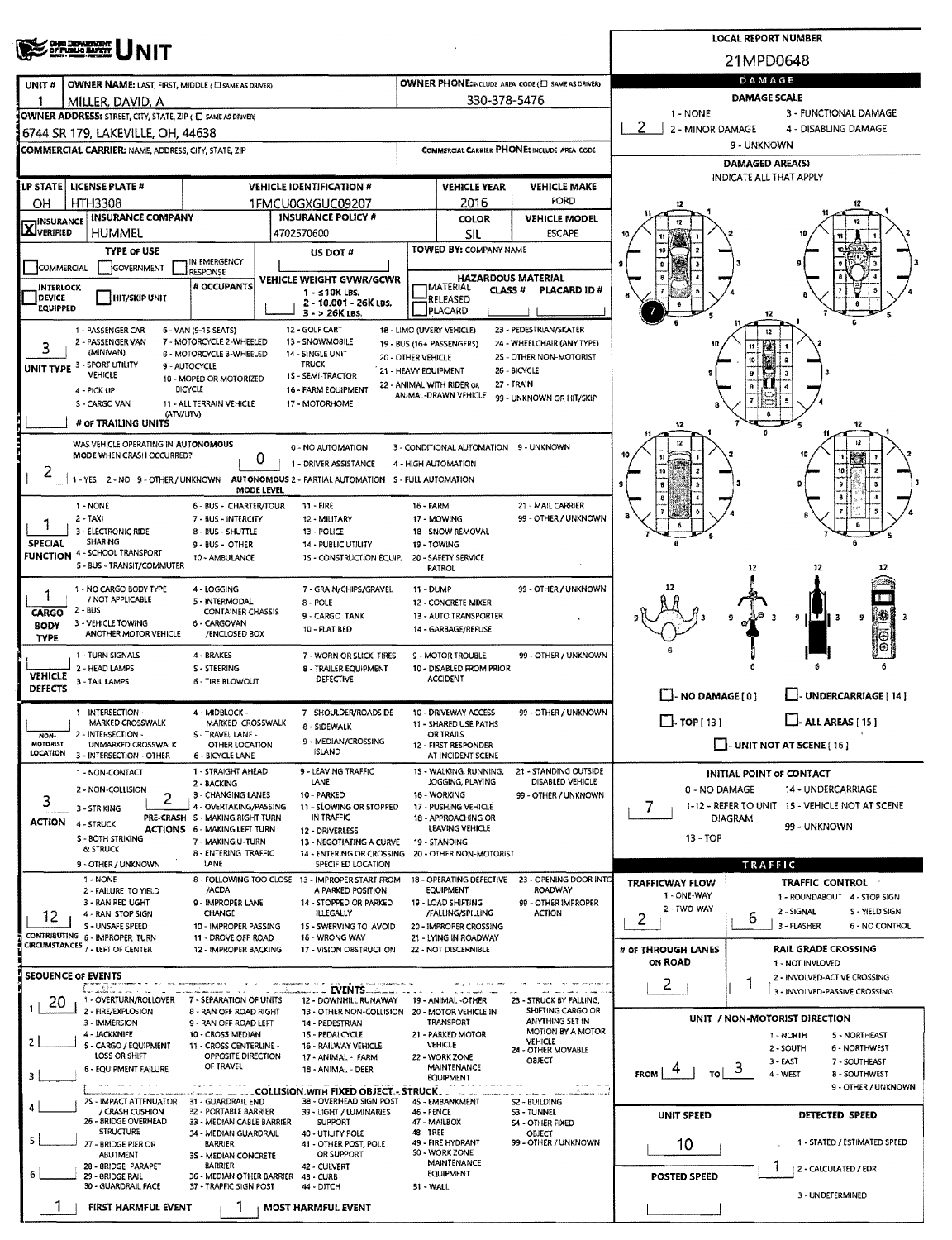|                                                                                                                                                                          |                                                                                                            | <b>LOCAL REPORT NUMBER</b>                                                             |
|--------------------------------------------------------------------------------------------------------------------------------------------------------------------------|------------------------------------------------------------------------------------------------------------|----------------------------------------------------------------------------------------|
| <b>Chao Diopartment</b><br>Dy Planlie Hafkyy                                                                                                                             | 21MPD0648                                                                                                  |                                                                                        |
| OWNER NAME: LAST, FIRST, MIDDLE (E) SAME AS DRIVER)<br>UNIT#                                                                                                             | DAMAGE<br>OWNER PHONE:INCLUDE AREA CODE (C) SAME AS DRIVER)                                                |                                                                                        |
| 2<br>SNYDER, KRISTINA, L                                                                                                                                                 | 330-600-1237                                                                                               | <b>DAMAGE SCALE</b>                                                                    |
| OWNER ADDRESS: STREET, CITY, STATE, ZIP ( C SAME AS DRIVER)                                                                                                              | 1 - NONE<br>3 - FUNCTIONAL DAMAGE<br>2<br>2 - MINOR DAMAGE<br>4 - DISABLING DAMAGE                         |                                                                                        |
| 1056 WOOSTER RD, MILLERSBURG, OH, 44654<br><b>COMMERCIAL CARRIER: NAME, ADDRESS, CITY, STATE, ZIP</b>                                                                    | 9 - UNKNOWN<br>COMMERCIAL CARRIER PHONE: INCLUDE AREA CODE                                                 |                                                                                        |
|                                                                                                                                                                          | <b>DAMAGED AREA(S)</b>                                                                                     |                                                                                        |
| LP STATE   LICENSE PLATE #<br><b>VEHICLE IDENTIFICATION #</b>                                                                                                            | <b>VEHICLE YEAR</b><br><b>VEHICLE MAKE</b>                                                                 | INDICATE ALL THAT APPLY                                                                |
| <b>HZU5709</b><br>OН<br>JN8AZ1MW0DW307609                                                                                                                                | <b>NISSAN</b><br>2013                                                                                      | 12                                                                                     |
| <b>INSURANCE COMPANY</b><br><b>INSURANCE POLICY #</b><br><b>X</b> INSURANCE                                                                                              | <b>VEHICLE MODEL</b><br><b>COLOR</b>                                                                       |                                                                                        |
| <b>PROGRESSIVE</b><br>0490143<br><b>TYPE OF USE</b>                                                                                                                      | <b>MURANO</b><br>BLU<br>TOWED BY: COMPANY NAME                                                             |                                                                                        |
| US DOT#<br>IN EMERGENCY<br>GOVERNMENT<br>COMMERCIAL<br><b>RESPONSE</b>                                                                                                   |                                                                                                            |                                                                                        |
| VEHICLE WEIGHT GVWR/GCWR<br># OCCUPANTS<br><b>INTERLOCK</b><br>$1 - 10K$ LBS.                                                                                            | HAZARDOUS MATERIAL<br><b>CLASS #</b>                                                                       | <b>PLACARD ID#</b>                                                                     |
| DEVICE<br>HIT/SKIP UNIT<br>2 - 10.001 - 26K LBS.<br><b>EQUIPPED</b><br>3 - > 26K LBS.                                                                                    | RELEASED<br>PLACARD                                                                                        |                                                                                        |
| 1 - PASSENGER CAR<br>12 - GOLF CART<br>6 - VAN (9-15 SEATS)                                                                                                              | 18 - LIMO (LIVERY VEHICLE)<br>23 - PEDESTRIAN/SKATER                                                       | 12                                                                                     |
| 2 - PASSENGER VAN<br>7 - MOTORCYCLE 2-WHEELED<br>13 - SNOWMOBILE<br>3<br>(MINIVAN)<br>B - MOTORCYCLE 3-WHEELED<br>14 - SINGLE UNIT                                       | 24 - WHEELCHAIR (ANY TYPE)<br>19 - BUS (16+ PASSENGERS)                                                    | 11                                                                                     |
| TRUCK<br>UNIT TYPE 3 - SPORT UTILITY<br>9 - AUTOCYCLE<br>VEHICLE<br>15 - SEMI-TRACTOR                                                                                    | 25 - OTHER NON-MOTORIST<br>20 - OTHER VEHICLE<br>26 - BICYCLE<br>21 - HEAVY EQUIPMENT                      | 10<br>9                                                                                |
| 10 - MOPED OR MOTORIZED<br><b>BICYCLE</b><br>16 - FARM EQUIPMENT<br>4 - PICK UP                                                                                          | 22 - ANIMAL WITH RIDER OR<br>27 - TRAIN<br>ANIMAL-DRAWN VEHICLE                                            |                                                                                        |
| S - CARGO VAN<br>11 - ALL TERRAIN VEHICLE<br>17 - MOTORHOME<br>(ATV/UTV)                                                                                                 | 99 - UNKNOWN OR HIT/SKIP                                                                                   | (ت<br>ñ                                                                                |
| # of TRAILING UNITS                                                                                                                                                      |                                                                                                            | 12                                                                                     |
| WAS VEHICLE OPERATING IN AUTONOMOUS<br>0 - NO AUTOMATION<br>MODE WHEN CRASH OCCURRED?                                                                                    | 12<br>3 - CONDITIONAL AUTOMATION 9 - UNKNOWN                                                               |                                                                                        |
| Ü<br>1 - DRIVER ASSISTANCE<br>2                                                                                                                                          | 4 - HIGH AUTOMATION                                                                                        | 10                                                                                     |
| 1 - YES 2 - NO 9 - OTHER / UNKNOWN AUTONOMOUS 2 - PARTIAL AUTOMATION 5 - FULL AUTOMATION<br><b>MODE LEVEL</b>                                                            |                                                                                                            |                                                                                        |
| $11 - FIRE$<br>1 - NONE<br>6 - BUS - CHARTER/TOUR<br>$2 - TAXi$<br>7 - BUS - INTERCITY<br>12 - MIUTARY                                                                   | 16 - FARM<br>21 - MAIL CARRIER<br>99 - OTHER / UNKNOWN<br>17 - MOWING                                      |                                                                                        |
| 3 - ELECTRONIC RIDE<br><b>8 - BUS - SHUTTLE</b><br>13 - POLICE                                                                                                           | 1B - SNOW REMOVAL                                                                                          |                                                                                        |
| · SHARING<br><b>SPECIAL</b><br>9 - BUS - OTHER<br>14 - PUBLIC UTILITY<br>FUNCTION 4 - SCHOOL TRANSPORT<br>10 - AMBULANCE<br>15 - CONSTRUCTION EQUIP. 20 - SAFETY SERVICE | 19 - TOWING                                                                                                |                                                                                        |
| S - BUS - TRANSIT/COMMUTER                                                                                                                                               | <b>PATROL</b>                                                                                              | 12<br>12<br>12                                                                         |
| 1 - NO CARGO BODY TYPE<br>4 - LOGGING<br>7 - GRAIN/CHIPS/GRAVEL<br>1<br>/ NOT APPLICABLE                                                                                 | 11 - DUMP<br>99 - OTHER / UNKNOWN                                                                          |                                                                                        |
| 5 - INTERMODAL<br>8 - POLE<br>2 - BUS<br>CARGO<br><b>CONTAINER CHASSIS</b><br>9 - CARGO TANK                                                                             | 12 - CONCRETE MIXER<br>13 - AUTO TRANSPORTER                                                               | 18<br>IT<br>9<br>9<br>-3                                                               |
| 3 - VEHICLE TOWING<br>6 - CARGOVAN<br><b>BODY</b><br>10 - FLAT BED<br>ANOTHER MOTOR VEHICLE<br>/ENCLOSED BOX<br><b>TYPE</b>                                              | 14 - GARBAGE/REFUSE                                                                                        | Θ                                                                                      |
| 1 - TURN SIGNALS<br>4 - BRAKES<br>7 - WORN OR SLICK TIRES                                                                                                                | 99 - OTHER / UNKNOWN<br>9 - MOTOR TROUBLE                                                                  | O.                                                                                     |
| 2 - HEAD LAMPS<br>5 - STEERING<br><b>B - TRAILER EQUIPMENT</b><br><b>VEHICLE</b><br>DEFECTIVE<br>3 - TAIL LAMPS<br><b>6 - TIRE BLOWOUT</b>                               | 10 - DISABLED FROM PRIOR<br><b>ACCIDENT</b>                                                                |                                                                                        |
| <b>DEFECTS</b>                                                                                                                                                           |                                                                                                            | $\Box$ - NO DAMAGE [0]<br>U-UNDERCARRIAGE [14]                                         |
| 1 - INTERSECTION -<br>4 - MIDBLOCK -<br>7 - SHOULDER/ROADSIDE<br>MARKED CROSSWALK<br>MARKED CROSSWALK                                                                    | 99 - OTHER / UNKNOWN<br>10 - DRIVEWAY ACCESS                                                               | $\Box$ - ALL AREAS [ 15 ]<br>$\Box$ -TOP [ 13 ]                                        |
| 8 - SIDEWALK<br>2 - INTERSECTION -<br>5 - TRAVEL LANE -<br>NOR-<br>9 - MEDIAN/CROSSING<br>MOTORIST                                                                       | 11 - SHARED USE PATHS<br>OR TRAILS                                                                         |                                                                                        |
| UNMARKED CROSSWALK<br>OTHER LOCATION<br><b>ISLAND</b><br>LOCATION<br>3 - INTERSECTION - OTHER<br><b>6 - BICYCLE LANE</b>                                                 | 12 - FIRST RESPONDER<br>AT INCIDENT SCENE                                                                  | UNIT NOT AT SCENE [16]                                                                 |
| 9 - LEAVING TRAFFIC<br>1 - STRAIGHT AHEAD<br>1 - NON-CONTACT<br>LANE<br>2 - BACKING                                                                                      | 1S - WALKING, RUNNING,<br>21 - STANDING OUTSIDE<br>DISABLED VEHICLE<br>JOGGING, PLAYING                    | <b>INITIAL POINT OF CONTACT</b>                                                        |
| 2 - NON-COLLISION<br>10 - PARKED<br>3 - CHANGING LANES<br>4                                                                                                              | 16 - WORKING<br>99 - OTHER / UNKNOWN                                                                       | 0 - NO DAMAGE<br>14 - UNDERCARRIAGE                                                    |
| 4 - OVERTAKING/PASSING<br>11 - SLOWING OR STOPPED<br>3 - STRIKING<br>PRE-CRASH S - MAKING RIGHT TURN<br>IN TRAFFIC<br><b>ACTION</b><br>4 - STRUCK                        | 17 - PUSHING VEHICLE<br>18 - APPROACHING OR                                                                | 2<br>1-12 - REFER TO UNIT 15 - VEHICLE NOT AT SCENE<br>DIAGRAM                         |
| <b>ACTIONS 6 - MAKING LEFT TURN</b><br>12 - DRIVERLESS<br>5 - BOTH STRIKING<br>7 - MAKING U-TURN<br>13 - NEGOTIATING A CURVE                                             | LEAVING VEHICLE<br>19 - STANDING                                                                           | 99 - UNKNOWN<br>13 - TOP                                                               |
| & STRUCK<br><b>B-ENTERING TRAFFIC</b><br>9 - OTHER / UNKNOWN<br>LANE<br>SPECIFIED LOCATION                                                                               | 14 - ENTERING OR CROSSING 20 - OTHER NON-MOTORIST                                                          | TRAFFIC                                                                                |
| 1 - NONE<br>8 - FOLLOWING TOO CLOSE 13 - IMPROPER START FROM                                                                                                             | 18 - OPERATING DEFECTIVE<br>23 - OPENING DOOR INTO                                                         | <b>TRAFFICWAY FLOW</b><br>TRAFFIC CONTROL                                              |
| /ACDA<br>A PARKED POSITION<br>2 - FAILURE TO YIELD<br>3 - RAN RED LIGHT<br>9 - IMPROPER LANE<br>14 - STOPPED OR PARKED                                                   | <b>ROADWAY</b><br>EQUIPMENT<br>99 - OTHER IMPROPER<br>19 - LOAD SHIFTING                                   | 1 - ONE-WAY<br>1 - ROUNDABOUT 4 - STOP SIGN                                            |
| <b>CHANGE</b><br><b>ILLEGALLY</b><br>4 - RAN STOP SIGN<br>S - UNSAFE SPEED<br>10 - IMPROPER PASSING<br>15 - SWERVING TO AVOID                                            | /FALLING/SPILLING<br><b>ACTION</b><br>20 - IMPROPER CROSSING                                               | 2 - TWO-WAY<br>2 - SIGNAL<br>5 - YIELD SIGN<br>2<br>b<br>3 - FLASHER<br>6 - NO CONTROL |
| CONTRIBUTING 6 - IMPROPER TURN<br>11 - DROVE OFF ROAD<br>16 - WRONG WAY<br>CIRCUMSTANCES 7 - LEFT OF CENTER                                                              | 21 - LYING IN ROADWAY                                                                                      |                                                                                        |
| 12 - IMPROPER BACKING<br>17 - VISION OBSTRUCTION                                                                                                                         | 22 - NOT DISCERNIBLE                                                                                       | # of THROUGH LANES<br><b>RAIL GRADE CROSSING</b><br><b>ON ROAD</b><br>1 - NOT INVLOVED |
| <b>SEQUENCE OF EVENTS</b>                                                                                                                                                |                                                                                                            | 2 - INVOLVED-ACTIVE CROSSING<br>2                                                      |
| EVENTS<br>1 - OVERTURN/ROLLOVER<br>7 - SEPARATION OF UNITS<br>12 - DOWNHILL RUNAWAY<br>20                                                                                | 19 - ANIMAL -OTHER<br>23 - STRUCK BY FALLING,                                                              | 3 - INVOLVED-PASSIVE CROSSING                                                          |
| 2 - FIRE/EXPLOSION<br>8 - RAN OFF ROAD RIGHT<br>3 - IMMERSION<br>9 - RAN OFF ROAD LEFT<br>14 - PEDESTRIAN                                                                | SHIFTING CARGO OR<br>13 - OTHER NON-COLLISION 20 - MOTOR VEHICLE IN<br>ANYTHING SET IN<br><b>TRANSPORT</b> | UNIT / NON-MOTORIST DIRECTION                                                          |
| 4 - JACKKNIFE<br>10 - CROSS MEDIAN<br>15 - PEDALCYCLE<br>2<br>5 - CARGO / EQUIPMENT<br>11 - CROSS CENTERLINE -<br>16 - RAILWAY VEHICLE                                   | MOTION BY A MOTOR<br>21 - PARKED MOTOR<br>VEHICLE<br><b>VEHICLE</b>                                        | 1-NORTH<br>5 - NORTHEAST<br>2 - SOUTH<br>6 - NORTHWEST                                 |
| LOSS OR SHIFT<br>OPPOSITE DIRECTION<br>17 - ANIMAL - FARM<br>OF TRAVEL<br><b>6 - EQUIPMENT FAILURE</b>                                                                   | 24 - OTHER MOVABLE<br>22 - WORK ZONE<br>OBJECT<br>MAINTENANCE                                              | 3 - EAST<br>7 - SOUTHEAST                                                              |
| 18 - ANIMAL - DEER<br>з                                                                                                                                                  | $ 70 $ 2  <br>$F_{\text{ROM}}$   $\frac{1}{1}$<br>4 - WEST<br>8 - SOUTHWEST<br>9 - OTHER / UNKNOWN         |                                                                                        |
| <b>COLLISION WITH FIXED OBJECT - STRUCK</b><br>25 - IMPACT ATTENUATOR 31 - GUARDRAIL END<br>3B - OVERHEAD SIGN POST                                                      | 45 - EMBANKMENT<br>52 - BUILDING                                                                           |                                                                                        |
| / CRASH CUSHION<br>32 - PORTABLE BARRIER<br>39 - LIGHT / LUMINARIES<br>26 - BRIDGE OVERHEAD<br>33 - MEDIAN CABLE BARRIER<br><b>SUPPORT</b>                               | 46 - FENCE<br>53 - TUNNEL<br>47 - MAILBOX<br>54 - OTHER FIXED                                              | UNIT SPEED<br>DETECTED SPEED                                                           |
| <b>STRUCTURE</b><br>34 - MEDIAN GUARDRAIL<br>40 - UTILITY POLE<br>5<br>27 - BRIDGE PIER OR<br><b>BARRIER</b><br>41 - OTHER POST, POLE                                    | 48 - TREE<br><b>OBJECT</b><br>49 - FIRE HYDRANT<br>99 - OTHER / UNKNOWN                                    | 15<br>1 - STATED / ESTIMATED SPEED                                                     |
| <b>ABUTMENT</b><br>OR SUPPORT<br>35 - MEDIAN CONCRETE<br>28 - BRIDGE PARAPET<br><b>BARRIER</b><br>42 - CULVERT                                                           | 50 - WORK ZONE<br>MAINTENANCE                                                                              | 1                                                                                      |
| 6<br>29 - BRIDGE RAIL<br>36 - MEDIAN OTHER BARRIER 43 - CURB<br>30 - GUARDRAIL FACE<br>37 - TRAFFIC SIGN POST<br>44 - DITCH                                              | EQUIPMENT<br>51 - WALL                                                                                     | 2 - CALCULATED / EDR<br><b>POSTED SPEED</b>                                            |
| FIRST HARMFUL EVENT<br>MOST HARMFUL EVENT                                                                                                                                |                                                                                                            | 3 - UNDETERMINED                                                                       |
|                                                                                                                                                                          |                                                                                                            |                                                                                        |

 $\bar{z}$